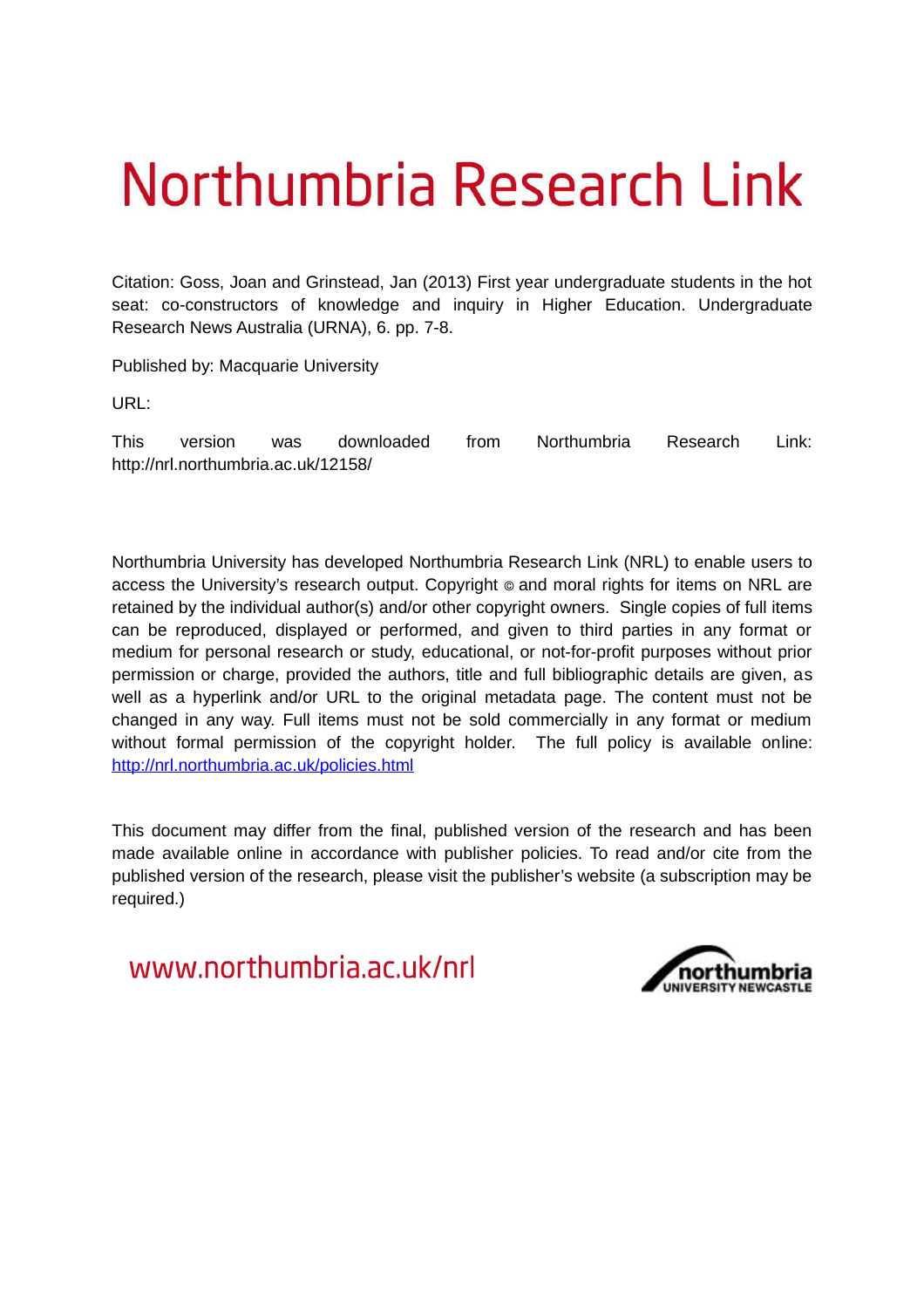#### **Undergraduate research and learning**

# **First year undergraduate students in the hot seat: co-constructors of knowledge and inquiry in Higher Education**

## **Joan M Goss (formerly O'Keefe) and Jan Grinstead**

## **Northumbria University and Sunderland University**

Research skills and inquiry promote independence and autonomy of the learner, yet these expectations of HE are not always made explicit to the student body. Informal discussions have recurring themes that reflect students are failing to read enough. While students in later stages of their study are indicating they wished that they had read more. In an effort to becoming increasingly "student-centered", perhaps there has been an element of overlooking learner inquiry, engagement and ownership (Ramsden, 2001).

Engaging and enabling first year under graduates to become active researchers and learners has led us to note their abilities to search, or source literature, but the limitations or stumbling block to this inquiry process is in making sense of such sourced literature, and deeper knowledge acquisition. There are students who demonstrate a reluctance to engage with the implicit pedagogical expectations, and practices of directed and self-directed reading. Engagement and academic discernment with such materials would aid knowledge construction, challenge beliefs; provide theoretical underpinning, tensions and arguments to be used in formative and summative tasks. Stevenson and Okeefe (2011) identified such students as 'searchers' rather than early 'researchers" and proposed the need to develop learner attributes of questioning and inquiry.

In the context of this work, we meet students both full and part time who are the first in their families to study higher education in an untried institution. They have little knowledge, understanding or relatable experience on which to draw. They tend to rely on what they know, and bring with them to their studies, rather than spending time in preparation of seeking out new higher level knowledge. There is a sense of uncertainty around gaining new knowledge in an unfamiliar learning space. To promote inquiry consideration of a sound pedagogical and andragogical process to both problematise, and assist students in the ownership of knowledge was sought (Mortimore, 1996; Knowles 1996; 2005).

The students" voices indicated that their uncertainty led to a very narrow view, or lens of knowledge, and the belief that there would be single answer to any question posed. With the recognition of such uncertainty, an explanation for the need to think more widely for themselves, and with each other was given. This provoked discussion on multiple perspectives, and a reassurance that there are multiple lenses and a range of viewpoints to consider in the disciplines of social science degrees. An approach offered to students was shared and paired reading strategies (Kingston and Forland 2004) to stimulate thinking about such perspectives, create a collegiate and socially constructed approach through reading with a purpose.

Developing a hybrid approach for student inquiry we also drew upon an idea of Ginnis (2002). The approach involves every member of the class in "taking the hot seat" for 2- 5 minutes (including lecturers). Participants need to be cooperative and agentive in discussions, we call this "caring and sharing knowledge." Individuals in the hot seat begin to evaluate what they have read, and reveal their understanding, knowledge and positionality to the wider group. The approach reflects Bruner"s (1996, p.96) interlocking of ideas.This sharing of inquiry, when practiced as pedagogical process allows for a narrowing of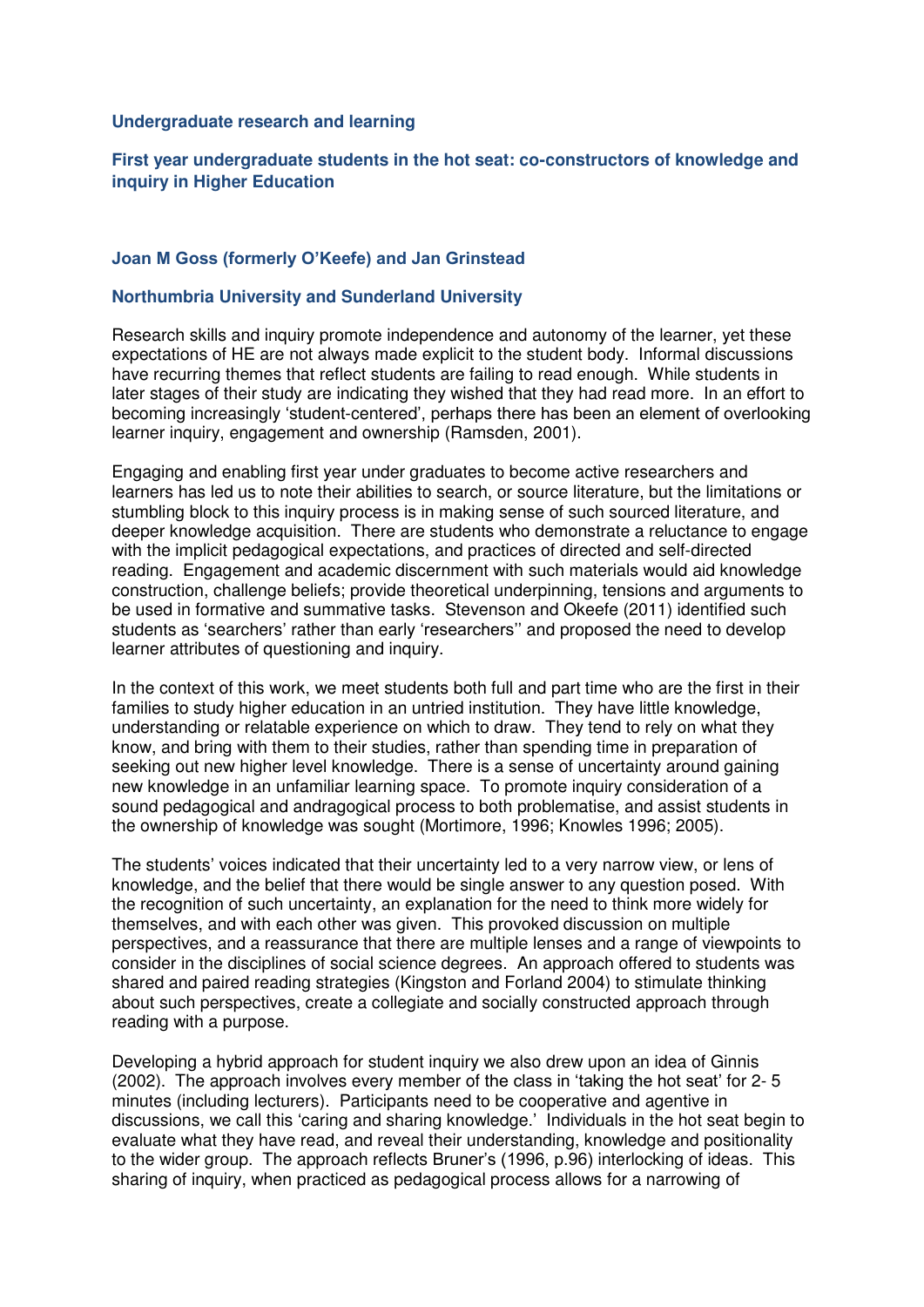relationship between those teaching and learning as co constructors of knowledge. The discursiveness of back-and-forth reciprocity offers opportunities to propose wide ranging, or critical views (Healey and Jenkins, 2009). Most significantly, it prevents the danger of working solo, or holding a view "…w*idely off the mark.'* Or that one"s own views and observations may be difficult to justify and validate.

Collaborative inquiry is socially constructed learning; it is progressively driven by discursive processes with other active minds which can promote social transformation, and the production of new and owned knowledge, rather than a pedagogy of excess, or consumerism (Neary and Hagyard, 2010). It can dispel the mis-placed notion of some students who believe they are impostors in the higher education system. The formation of new knowledge in higher education is more easily understood in the new context of collaborative inquiry, as opposed to highlighting earlier differences of learning experiences. The participation of sharing in new socially constructed knowledge promotes ownership of understanding, which can reduce the potential threat of cultural suicide and loss of earlier innocence an affinity of former learning experiences (Brookfield, 2005).

The findings so far reveal "mixed feelings." an initial wariness, to a clear liking of being asked to take the "hot seat". The student cohorts indicated by their own poll there are benefits from engagement in the process. These include reading more frequently, greater quantity, and selecting literature of their choice, which they in turn recommend to their peers and lecturers.

The students ownership of this text based inquiry, indicate a sense of playfulness, through the formation and accretion of both ideas and challenges. This is aided by the collegiate support from peers and tutors alike. It has given students confidence in their academic journey through university, with clear ownership of their learning progression.

The exchange of ideas, and points of view have led to a continuum of developing research skills and inquiry, with additional benefits of becoming competent in extensive referencing of materials, most importantly, instilling within them their intellectual right, and ability to critique others work and contribute to the discourse.

The use of e-learning materials and technology has provided some undergraduate researchers with technological skills, as not all belong to the "good generation" (Rowlands, Nicholas and Huntingdon, 2008). The students" realisation of their own learning and knowledge has offered unprompted written views, and their voices were also captured through a multi-modal method (video) as a measurement of what occurred in the "hot seat". Ownership of inquiry is important for achievement in an uncertain world, a world where important knowledge is frequently contested.

#### **References**

Brookfield, S.D (2005) Overcoming impostorship, cultural suicide, and lost innocence: Implications for teaching critical thinking in the community college. New Directions for Community Colleges. Special Issue: Critical Thinking: Unfinished Business. [Vol 2005,130,](http://onlinelibrary.wiley.com/doi/10.1002/cc.v2005:130/issuetoc)  pages 49–57, Summer 2005.

Bruner, J. (1996) The Culture of Education. London: Harvard University Press.